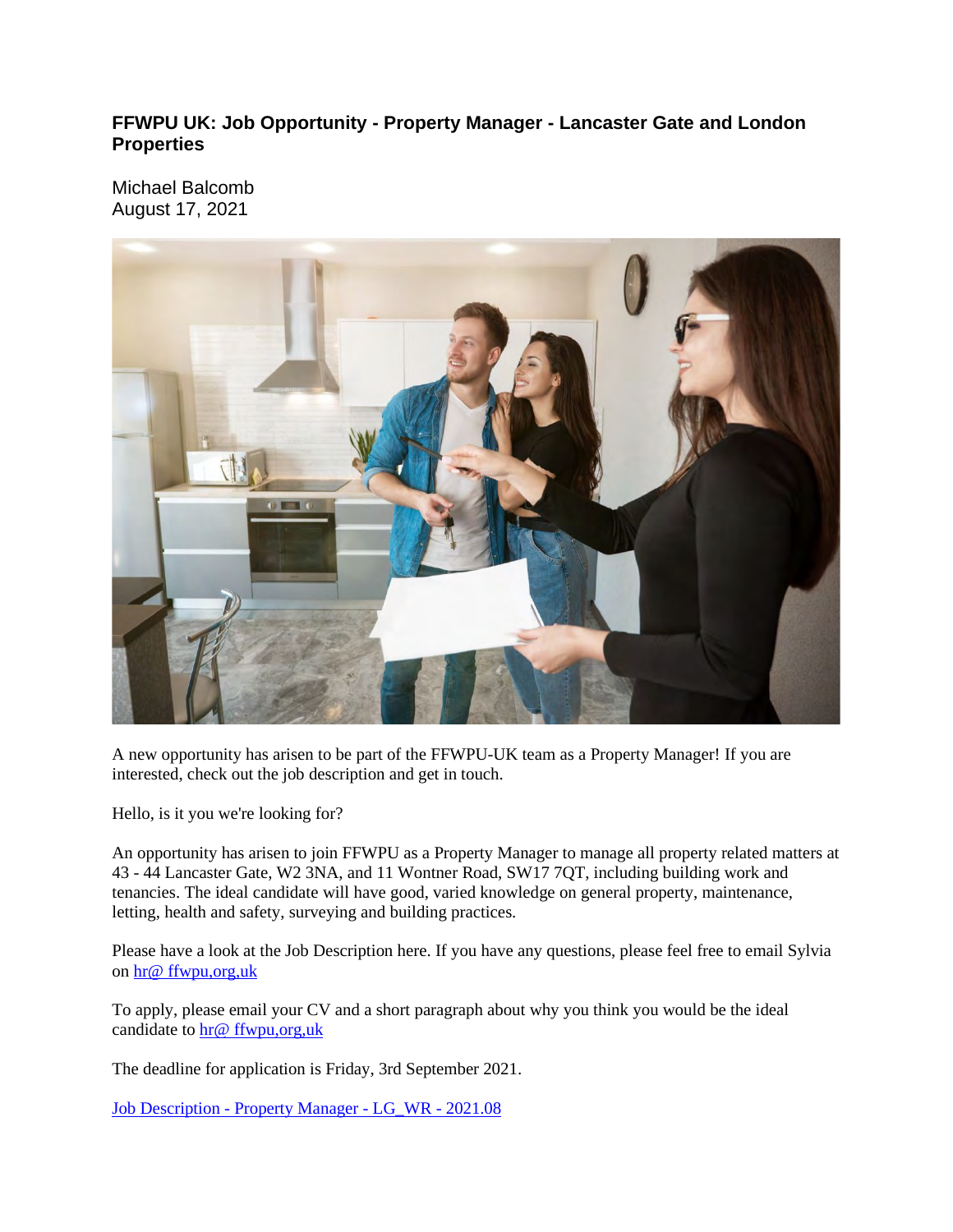

43 Lancaster Gate, London W2 3NA, UK Tel : 44 (0) 20 7723 0721 Email: hq@ffwpu.org.uk Website: www.familyfed.co.uk

# **Job Description**

| Job Title            | <b>Property Manager</b>                                          |
|----------------------|------------------------------------------------------------------|
| Department           | Headquarters                                                     |
| Reports to           | <b>National Director</b>                                         |
| <b>Work Schedule</b> | 35 hours per week                                                |
|                      | Due to the nature of this position, the post holder must have a  |
|                      | flexible approach to working hours and weekend & bank holiday    |
|                      | duties.                                                          |
| Location             | 43 - 44 Lancaster Gate, London W2 3NA                            |
| <b>Annual Salary</b> | £1,656.20 per month                                              |
|                      | (to be reviewed after the completion of probation period)        |
| <b>Start Date</b>    | 4 <sup>th</sup> October 2021 (Fixed-Term Contract for 12 months) |

## **Deadline for Application : Friday, 3 September 2021**

### Position Summary

FFWPU is looking for a hard-working, organised, dependable and self-motivated individual to take on the position of Property Manager to be responsible for ensuring that properties both at 43 & 44 Lancaster Gate, London W2 3NA (LG) and 11 Wontner Road, London SW17 7QT (WR), are clean, attractive, well maintained, all facilities are in good working condition, and all areas are clutter-free. The post holder is also to help make sure that all properties are safe and secure for all employees, volunteers, tenants, visitors and guests.

The post holder also acts as lettings negotiator for properties both at LG and WR. He/she is responsible for all administrative and marketing aspects of timely and successful letting of these properties.

### Responsibilities and Duties

### **Maintenance**

- Ensure all properties both at LG and WR and outside areas are clean & tidy, aesthetically pleasing, well -maintained and in good working order
- Carry out minor repairs, e.g. changing light bulbs and re-decoration
- Assume responsibility for maintaining all properties both at LG and WR
- Make sure all safety certificates required by law and regulations are up to date
- Ensure all equipment, fixtures and fittings are in proper working order and compliance with standard operating procedures and safety standards
- Supervise and monitor all contracted maintenance services
- Identify areas needing specialised maintenance or repair and report such maintenance or repair to the Line Manager &/or any relevant FFWPU UK committees
- Schedule and perform weekly, monthly and quarterly maintenance projects
- Ensure the security of both properties at LG and WR and surrounding areas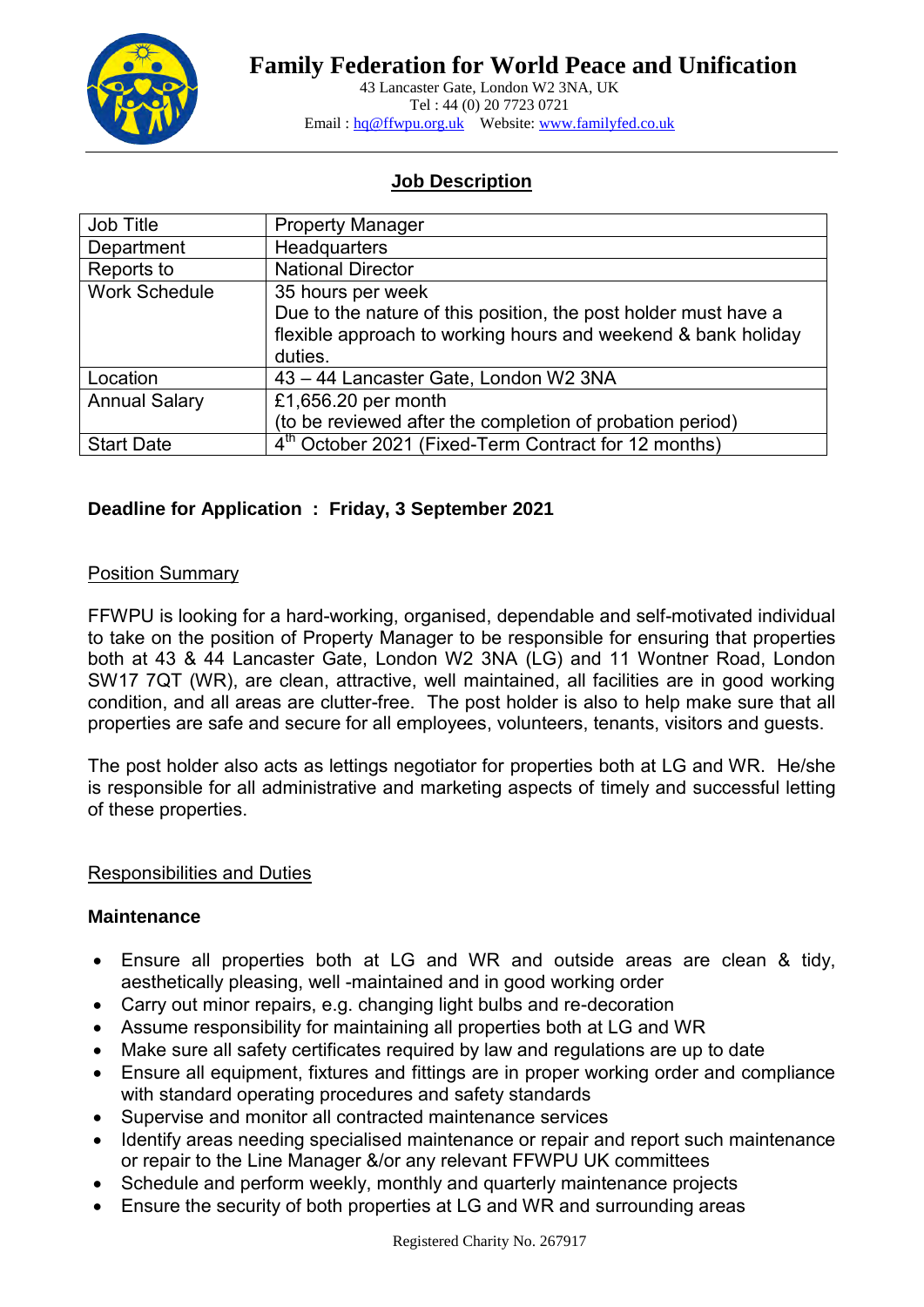

- Deal with emergency situations, vandalism or any other anti-social behaviour in both properties at LG and WR and surrounding areas
- Act as an out-of-hours emergency point of contact for our employees, volunteers, tenants, visitors and guests
- Undertake routine jobs that involves manual handling
- Take responsibility for volunteers who help with building maintenance

# **Lettings**

- Ensure effective use of all marketing methods available to promote properties
- Arrange, attend and follow up viewings with file notes
- Receive and record all offers
- Negotiate and handling offers
- Inform the Line Manager &/or any relevant FFWPU UK committees of all progress / problems on a timely basis
- Remove properties from market when tenancy agreements have been signed
- Register and vet prospective tenants by collecting references and doing credit checks
- Compile and update property file
- Draw up tenancy agreements, collect and organise deposit and rent payments
- Ensure properties meet legal and health & safety requirements
- Complete check-ins & check-outs and prepare inventories
- Ensure My Deposit Scheme is up-to-date at all times
- Chase up all late payment for rent and issue invoices for late payment fines
- Handle any problems with both properties at LG and WR
- Keep up-to-date with changes in law related to lettings and act accordingly
- Prepare annual budget for approval
- Attend meetings as and when requested
- Demonstrate a positive, diverse and inclusive attitude to our employees, volunteers, tenants, visitors, guests, customers and contractors
- Any other duties as required by the Line Manager or Management, which are commensurate with the position, to help manage the efficient and timely operation of FFWPU UK

## Essential Qualifications, Experience and Skills

- Knowledge of the methods, tools and practices used in the building, electrical and mechanical trades
- Knowledge of plumbing, electrical, construction and central heating equipment
- Knowledge of the occupational hazards and safety precautions of the trades involved
- The ability to detect defects in equipment
- Experience of preparing advertisement and producing photographs for marketing purposes
- Effective organisation and communication skills
- Excellent customer service, negotiation and persuasion skills
- The ability to work with employees and volunteers at all levels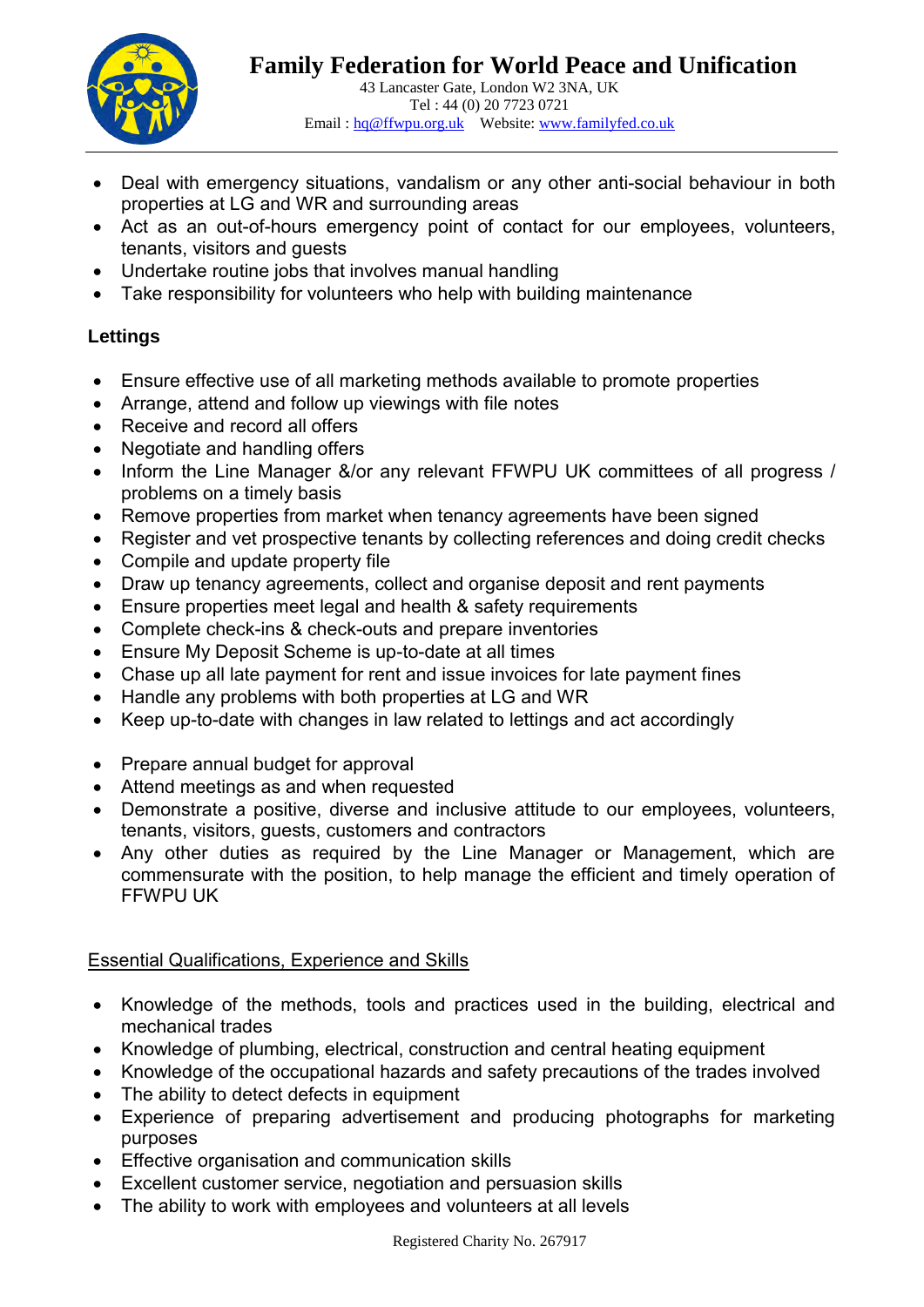

- The ability to use initiative and prioritise workload to meet targets and deadlines
- The ability to work well under pressure, whilst maintaining attention to detail
- The ability to pro-actively prepare efficient work schedules, plans and budgets in accordance with business needs
- The ability to follow instructions and work with little or no supervision
- Intermediate knowledge of Microsoft Office Suite and database systems

### Desirable Qualifications, Experience and Skills

- Previous experience working in lettings & / or maintenance is an advantage
- Bachelor's or Master's Degree in Property Management or Law & / or ARLA & or NAEA Qualification or Membership
- Understanding of management of rent accounts and arrears collection process
- Experience of working in an office environment
- Experience of producing reports and statistics
- Valid full UK Driving Licence

### Personal Attributes

- Self-motivated
- Confident and out-going manner to gain trust and give reassurance
- Commercial awareness
- Excellent team worker
- Determination, perseverance and patience
- Honesty and reliability
- Conscientious and methodical
- Strong commitment to high quality
- Empathy with the work of FFWPU UK

### Job Dimensions

The post holder has no line management responsibility for FFWPU UK employees and volunteers. He/she has budgetary responsibility.

### Physical Demands, Work Environment and Travel Requirement

The physical demands and work environment characteristics described here are representative of those that must be met to successfully perform the essential functions of this job.

Physical Demands : While performing duties of this job, employee is required to stand; walk; sit; use hands to fingers, handle or feel or control objects; reach with hands or arms; and talk and hear.